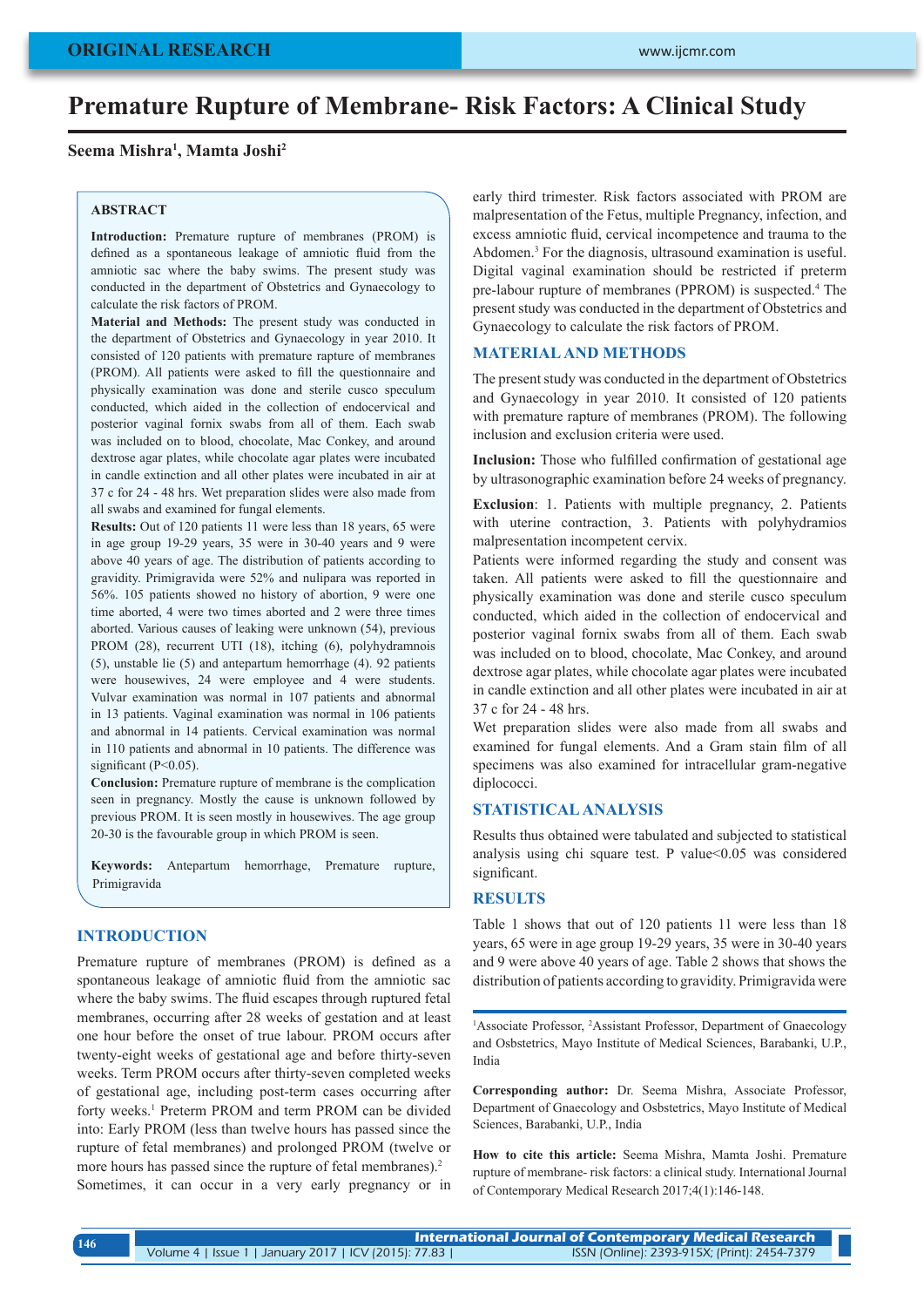| Age (years)                       | <b>Number</b> |
|-----------------------------------|---------------|
| < 18                              |               |
| 19-29                             | 65            |
| $30 - 40$                         | 35            |
| >40                               |               |
| Total                             | 120           |
| Table-1: Distribution of patients |               |

| Gravity                                            | <b>Number</b>  |
|----------------------------------------------------|----------------|
| Primi                                              | 52             |
| $2 - 4$                                            | 50             |
| >5                                                 | 18             |
| Parity                                             | <b>Number</b>  |
| Nullipara                                          | 56             |
| $1 - 4$                                            | 58             |
| $>\!5$                                             | 6              |
| <b>Abortion</b>                                    | <b>Number</b>  |
| No abortion                                        | 105            |
| One                                                | 9              |
| Two                                                | 4              |
| Three                                              | $\overline{2}$ |
| Table-2: Patients according to obstectrics history |                |

52% and nulipara was reported in 56%. 105 patients showed no history of abortion, 9 were one time aborted, 4 were two times aborted and 2 were three times aborted. Figure 1 shows various causes of leaking. These were unknown (54), previous PROM (28), recurrent UTI (18), itching (6), polyhydramnois (5), unstable lie (5) and antepartum hemorrhage (4). Figure 2 shows that 92 were housewives, 24 were employee and 4 were students. Figure 3 shows that vulvar examination was normal in 107 patients and abnormal in 13 patients. Vaginal examination was normal in 106 patients and abnormal in 14 patients. Cervical examination was normal in 110 patients and abnormal in 10 patients. The difference was significant (P<0.05).

## **DISCUSSION**

Premature rupture of membranes may occur at term or immediately preceding labour, or it may be an unexpected complication during the preterm period, when it is referred to as preterm premature rupture of membranes. The present study was conducted in the department of Obstetrics and Gynaecology to calculate the risk factors of PROM.

In present study out of 120 patients 11 were less than 18 years, 65 were in age group 19-29 years, 35 were in 30-40 years and 9 were above 40 years of age. Our results are in agreement with the study by Parry S et al.<sup>5</sup> A study done by Duff  $P<sup>6</sup>$  revealed that maximum numbers were seen in 20-30 years of age.

We also did distribution of patients according to gravidity. Primigravida were 52% and nulipara was reported in 56%. 105 patients showed no history of abortion, 9 were one time aborted, 4 were two times aborted and 2 were three times aborted. Similar results were seen in study of Hannah et al.<sup>7</sup> We also evaluated different causes of leaking. These were unknown (54), previous PROM (28), recurrent UTI (18), itching (6), polyhydramnois (5), unstable lie (5) and antepartum hemorrhage (4). However study by Chen<sup>8</sup> showed that recurrent UTI was the main reason. Among all patients, 92 were housewives, 24 were employee and 4 were students. Our results are in agreement with the study



Number



**Figure-2:** Distribution of patients according to occupation



Vulvar examination Vaginal examinationCervical examination **Figure-3:** Distribution of patients by gynaecological examination

by Myles et al.<sup>9</sup> We also did vulvar examination which was normal in 107 patients and abnormal in 13 patients. Vaginal examination was normal in 106 patients and abnormal in 14 patients. Cervical examination was normal in 110 patients and abnormal in 10 patients. Our results are in agreement with the study by Park JS.10

#### **CONCLUSION**

Premature rupture of membrane is the complication seen in pregnancy. Mostly the cause is unknown followed by previous PROM. It is seen mostly in housewives. The age group 20-30 is the favourable group in which PROM is seen.

# **REFERENCES**

- 1. Brosens I, Gordon H. The cytological diagnosis of ruptured membranes using Nile Blue Sulphate staining. J Obstet Gynaecol Br Commonw. 1965;72:342–6.
- 2. King AG. The determination of rupture of membranes. Am